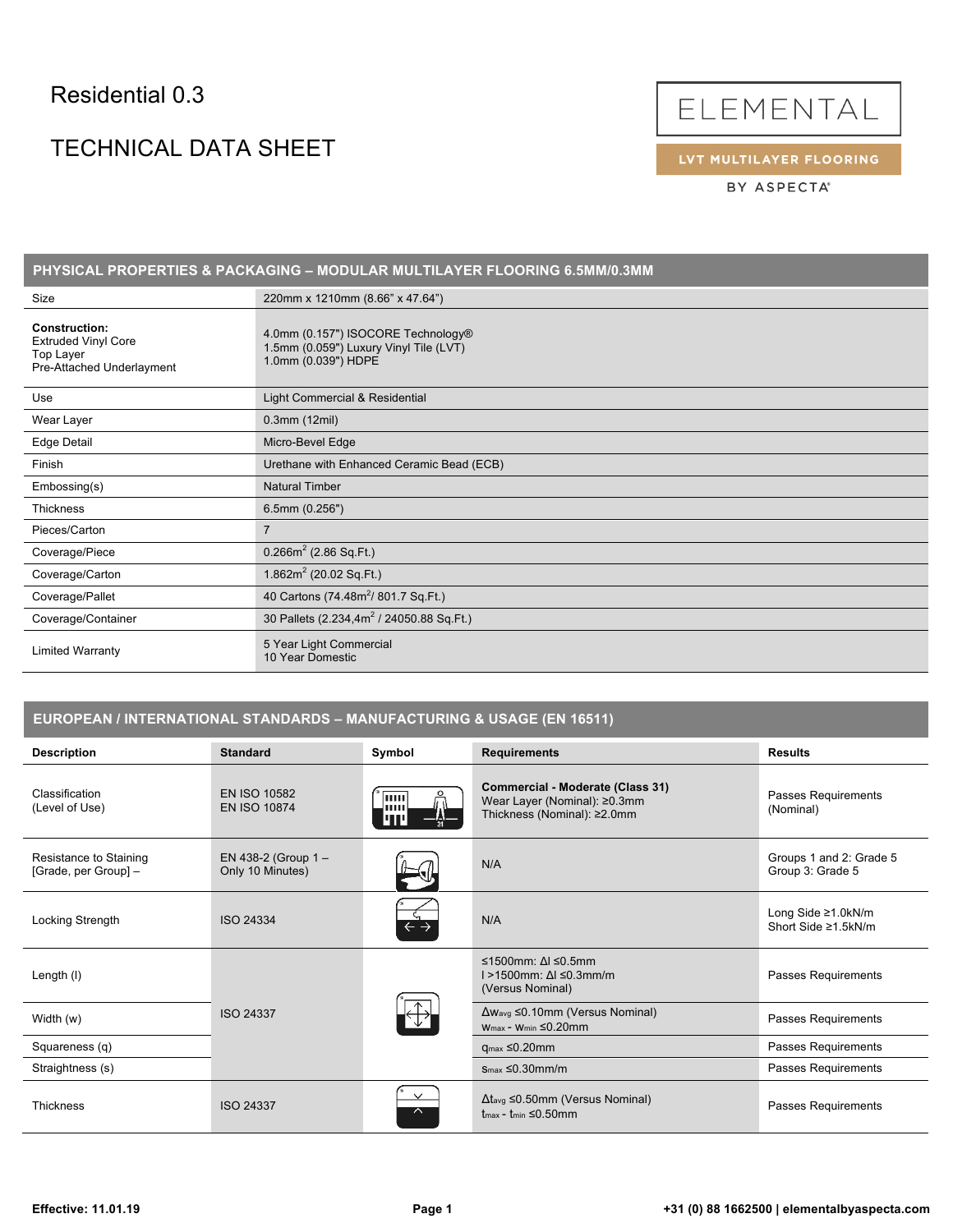# Residential 0.3

# TECHNICAL DATA SHEET



LVT MULTILAYER FLOORING

BY ASPECTA®

| Dimensional Stability Due to<br>Variation of Temperature | <b>EN ISO 23999</b>   | ΚЯ<br>$\mathsf{K}\ \mathsf{N}$ | N/A                                                                                                                                                      | ≤0.25%                     |
|----------------------------------------------------------|-----------------------|--------------------------------|----------------------------------------------------------------------------------------------------------------------------------------------------------|----------------------------|
| Flatness (f)                                             | <b>ISO 24337</b>      | N/A                            | Maximum Single Values:<br>$f_{\rm w, concave} \leq 0.15\%$ , $f_{\rm w, convex} \leq 0.20\%$<br>$f_{1,concave} \leq 0.50\%$ , $f_{1,convex} \leq 1.00\%$ | <b>Passes Requirements</b> |
| Openings (o)                                             | <b>ISO 24337</b>      | N/A                            | Measured from the Surface Between<br>Vertical, Contacting Edges:<br>Oavg ≤0.15mm, Omax ≤0.20mm                                                           | Passes Requirements        |
| Height Difference (h)                                    | <b>ISO 24337</b>      | N/A                            | $h_{avg} \leq 0.10$ mm<br>$h_{max} \leq 0.15$ mm                                                                                                         | Passes Requirements        |
| Colour Fastness to Light                                 | ISO 105-B02, Method 2 |                                | N/A                                                                                                                                                      | $\geq$ Grade 6             |
| <b>Castor Chair Resistance</b>                           | <b>EN 425</b>         |                                | After 25,000 cycles: No Disturbance to the Surface;<br>No Delamination, Cracks, or Disruptions                                                           | Passes Requirements        |

| EUROPEAN / INTERNATIONAL STANDARDS - CE CERTIFICATION / TESTING |                                               |                               |                                                                                                                                     |                               |
|-----------------------------------------------------------------|-----------------------------------------------|-------------------------------|-------------------------------------------------------------------------------------------------------------------------------------|-------------------------------|
| <b>Description</b>                                              | <b>Standard</b>                               | Symbol                        | <b>Requirements</b>                                                                                                                 | <b>Results</b>                |
| <b>CE</b> Certification                                         | EN 14041                                      | $C \in$                       | Refer to Standards Below                                                                                                            | <b>Refer to Results Below</b> |
| Reaction to Fire<br>(and Smoke Production)                      | EN 13501-1<br>EN ISO 9239-1<br>EN ISO 11925-2 | $B_{fl}$ -s1                  | $B_{\rm fl}$ - s1<br>Critical Flux: $\geq 8.0$ kW/m <sup>2</sup><br>Flame Spread: ≤150mm within 20s<br>Smoke Value as % x min: ≤750 | Passes Requirements           |
| Content of PCP<br>(Pentachlorophenol)                           | EN 14041                                      | DL.<br><b>PCP</b>             | $<$ 5ppm                                                                                                                            | Passes Requirements           |
| Formaldehyde Emission                                           | EN 717-1                                      | E <sub>1</sub><br><b>НСНО</b> | <b>Class E1:</b> Release $\leq 0.124$ mg/m <sup>3</sup>                                                                             | Passes Requirements           |
| Slip Resistance (Dry)                                           | EN 13893                                      | RT.<br>DS.                    | <b>Class DS: Coefficient of Friction <math>\geq 0.3</math></b>                                                                      | Surpasses Requirements        |

| , EUROPEAN / INTERNATIONAL STANDARDS – AUXILIARY PERFORMANCE & SAFETY |                       |        |                                           |                     |
|-----------------------------------------------------------------------|-----------------------|--------|-------------------------------------------|---------------------|
| <b>Description</b>                                                    | <b>Standard</b>       | Symbol | <b>Requirements</b>                       | <b>Results</b>      |
| Slip Resistance (Wet)                                                 | <b>DIN 51130</b>      | N/A    | Grade R9: $\geq 6^\circ$ and <10 $^\circ$ | Passes Requirements |
| Chemical Resistance                                                   | EN ISO 26987 / EN 423 |        | N/A                                       | No Effect           |